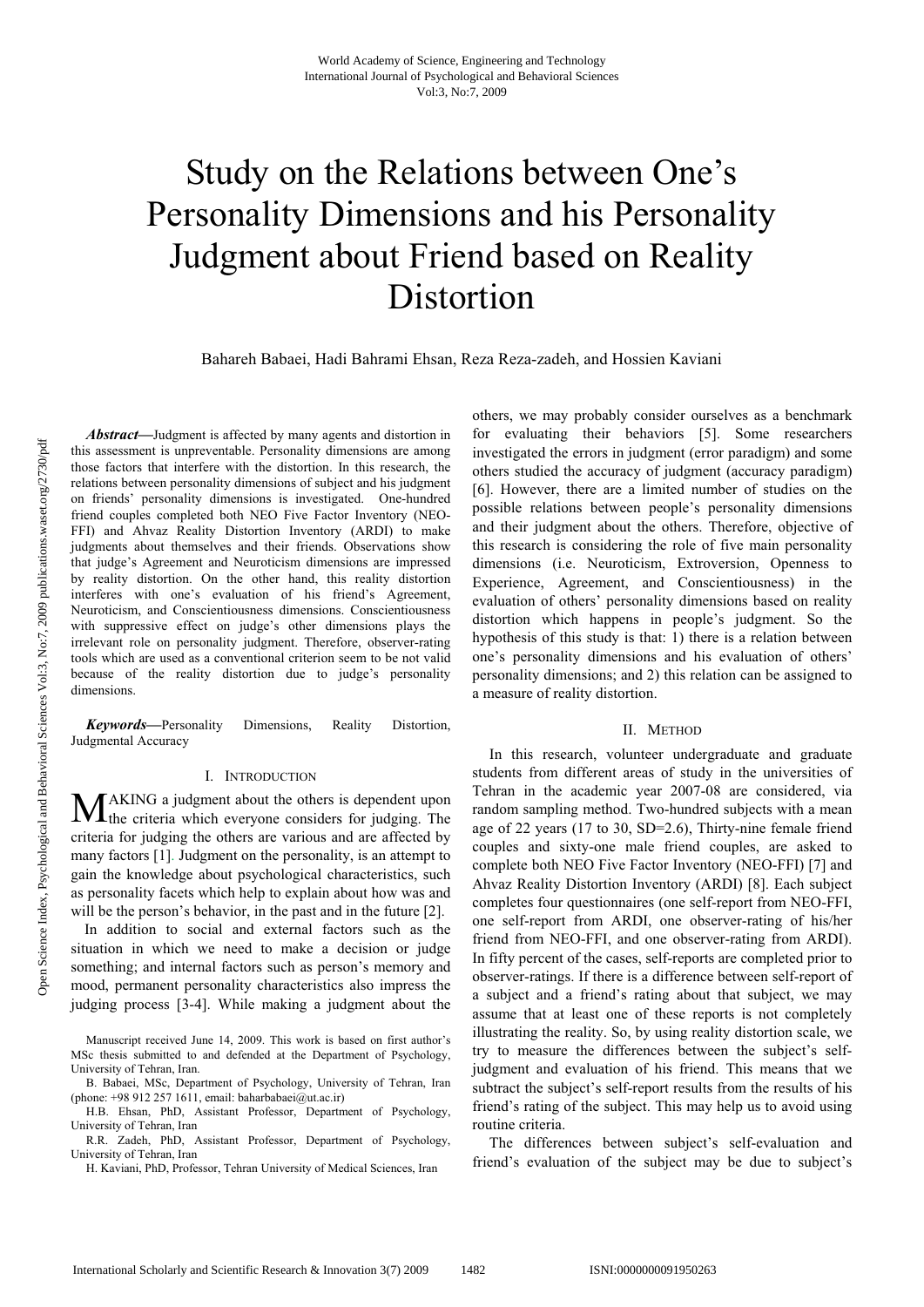biases and his personality traits, reality distortion by friend, or both of these factors. We can thus recognize and eliminate the part of these differences which is assignable to the reality distortion by friend. In the next step, we can put the distortionfree differences, which can be due to subject's personality effect on his judgment, into a relation with judge's personality. For this purpose, the grades obtained from subject's personality dimensions and his evaluation of friend are subtracted from each other and the differences are put into the focus of attention for further analysis. The differences are put into the relation with the reality distortion scale. Each of these differences are put into regression with reality distortion grades and regression residuals are obtained as a part of disagreement between subject's and friend's views, which are independent from reality distortion by friend.

#### III. RESULTS AND DISCUSSIONS

Table I shows statistical results for the subjects according to the grades of NEO-FFI five personality dimensions and reality distortion in self-reports and observer-ratings. It is evident that subject's Openness and Agreement are higher comparing to his judgment on his friend. The reality is also more distorted about friend in comparison to self-evaluation of the subject.

For examining the assumption and data analysis, first the

| <b>TABLEI</b>                                                   |
|-----------------------------------------------------------------|
| VALUES FOR THE GRADES OF SUBJECT'S SELF-EVALUATION AND FRIEND'S |
| EVALUATION OF THE SUBJECT FOR PERSONALITY DIMENSIONS AND        |
| <b>REALITY DISTORTION</b>                                       |

| Domain<br>Variable<br>of<br>Mean                |                           |           |       |      |
|-------------------------------------------------|---------------------------|-----------|-------|------|
|                                                 |                           | Variation |       |      |
|                                                 | Neuroticism               | 41        | 22.75 | 7.40 |
| Subject's Self-<br>Evaluation                   | Extroversion              | 40        | 30.20 | 6.43 |
|                                                 | Openness to Experience    | 25        | 32.10 | 4.98 |
|                                                 | Agreement                 | 40        | 29.00 | 6.41 |
|                                                 | Conscientiousness         | 36        | 31.66 | 7.29 |
|                                                 | <b>Reality Distortion</b> | 22        | 27.42 | 4.63 |
|                                                 | Neuroticism               | 38        | 20.76 | 6.58 |
|                                                 | Extroversion              | 31        | 30.61 | 5.91 |
|                                                 | Openness to Experience    | 27        | 28.98 | 5.20 |
| <b>Evaluation of the</b><br>Subiect<br>Friend's | Agreement                 | 31        | 28.68 | 6.34 |
|                                                 | Conscientiousness         | 46        | 31.44 | 7.75 |
|                                                 | <b>Reality Distortion</b> | 28        | 29.56 | 5.54 |

relation between subject's personality dimensions and his evaluation of the others is considered. Therefore, the canonical correlation analysis is utilized. Comparing the analysis results from canonical correlation with Pillai's criterion, Hotelling's trace, and Wilk's Lambda indicates that there is a relation between the two sets of variables of subject's personality dimensions and his evaluation of friend's personality dimensions. This description confirms the first part of the assumption. Considering the significance of the tests ( $P \le 0.01$ ) for the variables of the study, this assumption is verified that subject's personality dimensions have a relation with his evaluation of friend's personality dimensions.

In Table II it is indicated that the differences between selfreport of subject and his friend's observation just in Neuroticism and Agreement make significant correlations with reality distortion scale. Since friend's self-report grades are subtracted from subject's evaluation to obtain the difference grades, the positive correlation between the difference in Neuroticism dimension and subject's reality distortion suggests that the more are the common results between two friends' evaluations, we can state that the subject describes himself with more accordance with the reality. This is because that Neuroticism describes the traits more sensibly. The negative correlation between the difference in Agreement dimension and subject's reality distortion, on the other hand, implies that the more are the common results between two friends' evaluations, the more is reality distortion in subject's self-report. This is due to the relation between the Agreement dimension and the inclination to social desirability. This finding is in accordance with Ref. [6]. However, three other personality dimensions (i.e. Extroversion, Openness, and Conscientiousness) do not have a significant correlation with the reality distortion scale, which is in agreement with Ref. [9]. This can be justified by considering that observable dimensions such as Extroversion are more easily recognized than other dimensions.

Next step includes keeping aside what is in relation with

| <b>TABLE II</b>                                              |
|--------------------------------------------------------------|
| PEARSON CORRELATION BETWEEN REALITY DISTORTION BY FRIEND AND |
| THE SUBTRACTION OF SUBJECT'S SELF-EVALUATION FROM FRIEND'S   |
| <b>EVALUATION OF THE SUBJECT</b>                             |

| Subtraction in:        | <b>Reality Distortion</b> |  |  |
|------------------------|---------------------------|--|--|
| Neuroticism            | $0.22*$                   |  |  |
| Extroversion           | $-0.17$                   |  |  |
| Openness to Experience | 0.18                      |  |  |
| Agreement              | $-0.26*$                  |  |  |
| Conscientiousness      | $-0.06$                   |  |  |

reality distortion from the difference between subject's selfreport and friend's evaluation of the subject, in order to consider the relation between the regression residual and subject's personality. For this purpose, the differences are first turned into reality distortion grades. Then each of these differences are put into regression analysis with reality distortion grades and regression residuals are obtained as a part of disagreement between subject's and friend's views, which are independent from reality distortion by friend. The relation between these friend's distortion-independent differences and subject's self-report is considered by canonical correlation analysis. Analysis of the canonical correlation between these two sets of variables leads to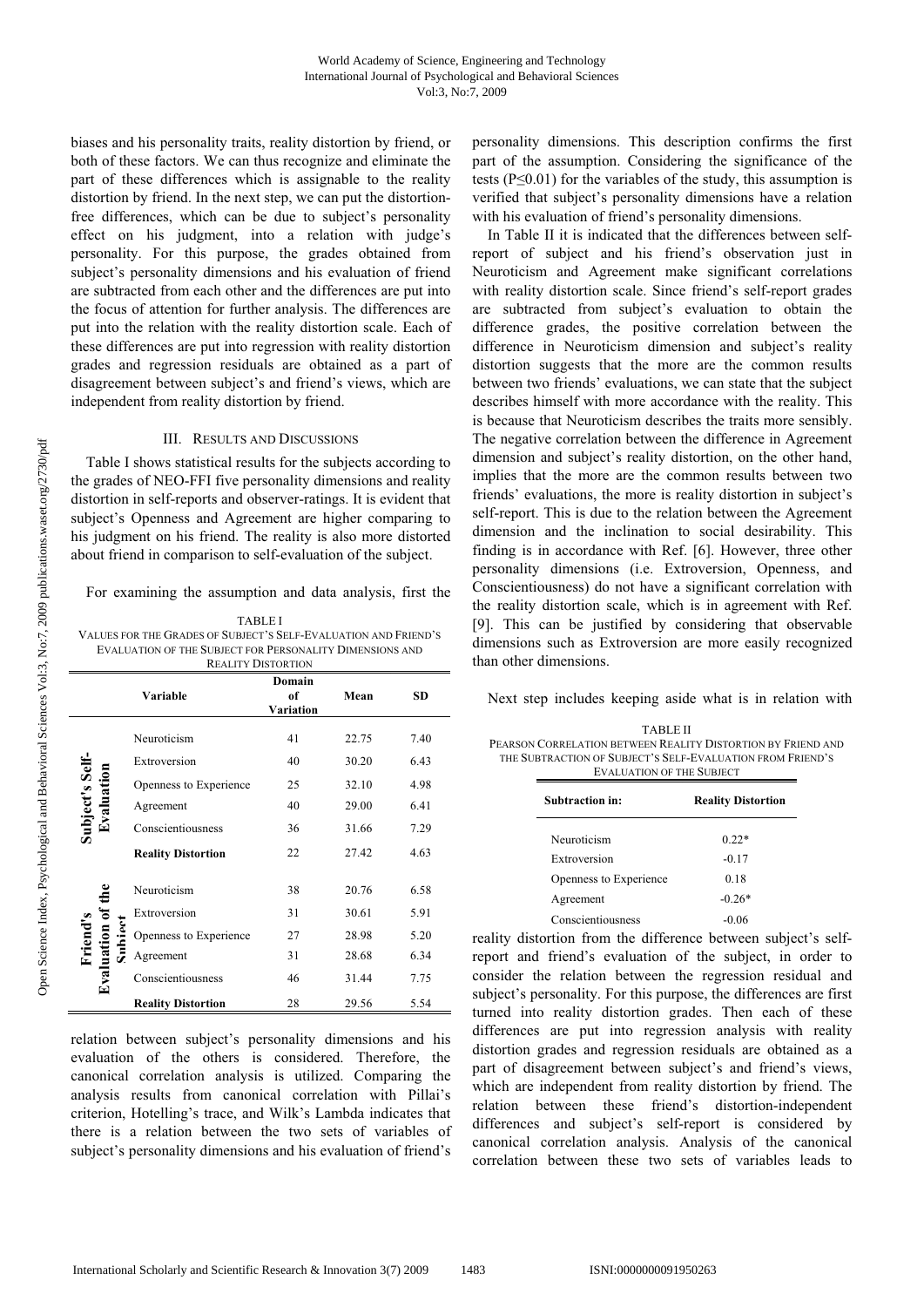formation of five pairs of canonical variables and five canonical correlations in Table III.

Only the first canonical correlation with a value of 0.52 is

| <b>TABLE III</b>                                         |
|----------------------------------------------------------|
| CANONICAL CORRELATION BETWEEN PERSONALITY DIMENSIONS AND |
| <b>REGRESSION RESIDUALS</b>                              |

| Canonical<br>Correlation | Wilk's<br>Lambda | Square<br><b>Root of Chi</b> | Degree of<br>Freedom | Significance |
|--------------------------|------------------|------------------------------|----------------------|--------------|
| 0.52                     | 0.64             | 42.58                        | 25                   | 0.02         |
| 0.27                     | 0.87             | 12.64                        | 16                   | 0.60         |
| 0.17                     | 0.95             | 5.19                         | 9                    | 0.82         |
| 0.15                     | 0.96             | 2.37                         | 4                    | 0.70         |
| 0.04                     | 0.99             | 0.17                         |                      | 0.68         |

significant, and presents a 27% variance of subject's personality variables and reality distortion. This shows the necessity of the analysis of the relation between the two sets based on just one pair of the canonical variables. Canonical loads and coefficients relevant to the first pair of canonical variables are presented in Table IV.

Neuroticism and Agreement loads, pertaining to subject's personality, are significant in value. The correspondence in these sub-scales coefficients and loads indicate the originality of this relation. Regarding Extroversion and Openness it can be seen that the canonical loads are weak and the corresponding coefficients are close to zero. As a result, we can conclude that the existing correlation is just the reflection of a minor correlation between these two sub-scales and other sub-scales.

The canonical load pertaining to Conscientiousness is close to zero. However, its corresponding canonical coefficient is negative and significant. Therefore, this sub-scale plays suppressive role in the relation between the two sets. Although this dimension does not have a considerable relation with the second set (regression residuals), helps to improve the relation between the two sets, by eliminating the invalid variances of other sub-scales in the first set (subject's personality). In the second set, the loads of three sub-scales of Neuroticism, Agreement, and Conscientiousness are significant. Neuroticism has the most effect on the canonical variables in

the second set with a negative sign. After that, Agreement and Conscientiousness are effective with a positive sign and considerable differences from Neuroticism values. As a result, it can be interpreted that people with high Neuroticism, low Agreement, and high Conscientiousness have less reality distortion in evaluation of their friends. This may be justified by considering that neurotic people are more careful in their judgments, as they are more sensitive and exhibit less distortion. People with low Agreement make less distortion because they are in a lower grade of the social desirability traits. High Conscientiousness is also a sign of people's morality in their judging process.

## IV. CONCLUSIONS

To evaluate the effect of friend's personality dimensions on his judgment on subject's personality, a criterion of judgment accuracy should be available. Considering that the accuracy of subject's self-judgment is unknown, it is tried to eliminate disturbing factors in the research and get to the objective without a criterion. Therefore, by calculating the difference between self-report by subject and observer-rating by subject's friend, the obtained difference from the evaluations can be assigned to reality distortion scale affected by friend and the effect of friend's personality on his judgment about subject. It can be concluded that self-evaluation is affected by reality distortion in Neuroticism and Agreement dimensions. Distortion in the friend's evaluation of the subject in Neuroticism, Agreement, and Conscientiousness dimensions is also effective in friend's judgment about the subject.

# V. ACKNOWLEDGEMENT

The authors would like to thank Kaveh PourAkbar Saffar for his supportive and helpful collaborations in preparing this manuscript.

| <b>TABLE IV</b>                                            |  |
|------------------------------------------------------------|--|
| LOADS AND COEFFICIENTS FOR THE FIRST CANONICAL CORRELATION |  |
|                                                            |  |

|                   | <b>Subject's Personality</b> |                                           | <b>Regression Residuals</b> |                                           |  |
|-------------------|------------------------------|-------------------------------------------|-----------------------------|-------------------------------------------|--|
|                   | Canonical Load               | <b>Standardized Canonical Coefficient</b> | Canonical Load              | <b>Standardized Canonical Coefficient</b> |  |
| Neuroticism       | $-0.80$                      | $-0.76$                                   | $-0.90$                     | $-0.81$                                   |  |
| Extroversion      | 0.25                         | $-0.04$                                   | 0.07                        | $-0.23$                                   |  |
| <b>Openness</b>   | $-0.12$                      | 0.04                                      | $-0.03$                     | 0.01                                      |  |
| Agreement         | 0.67                         | 0.56                                      | 0.57                        | 0.30                                      |  |
| Conscientiousness | $-0.07$                      | $-0.50$                                   | 0.42                        | 0.27                                      |  |